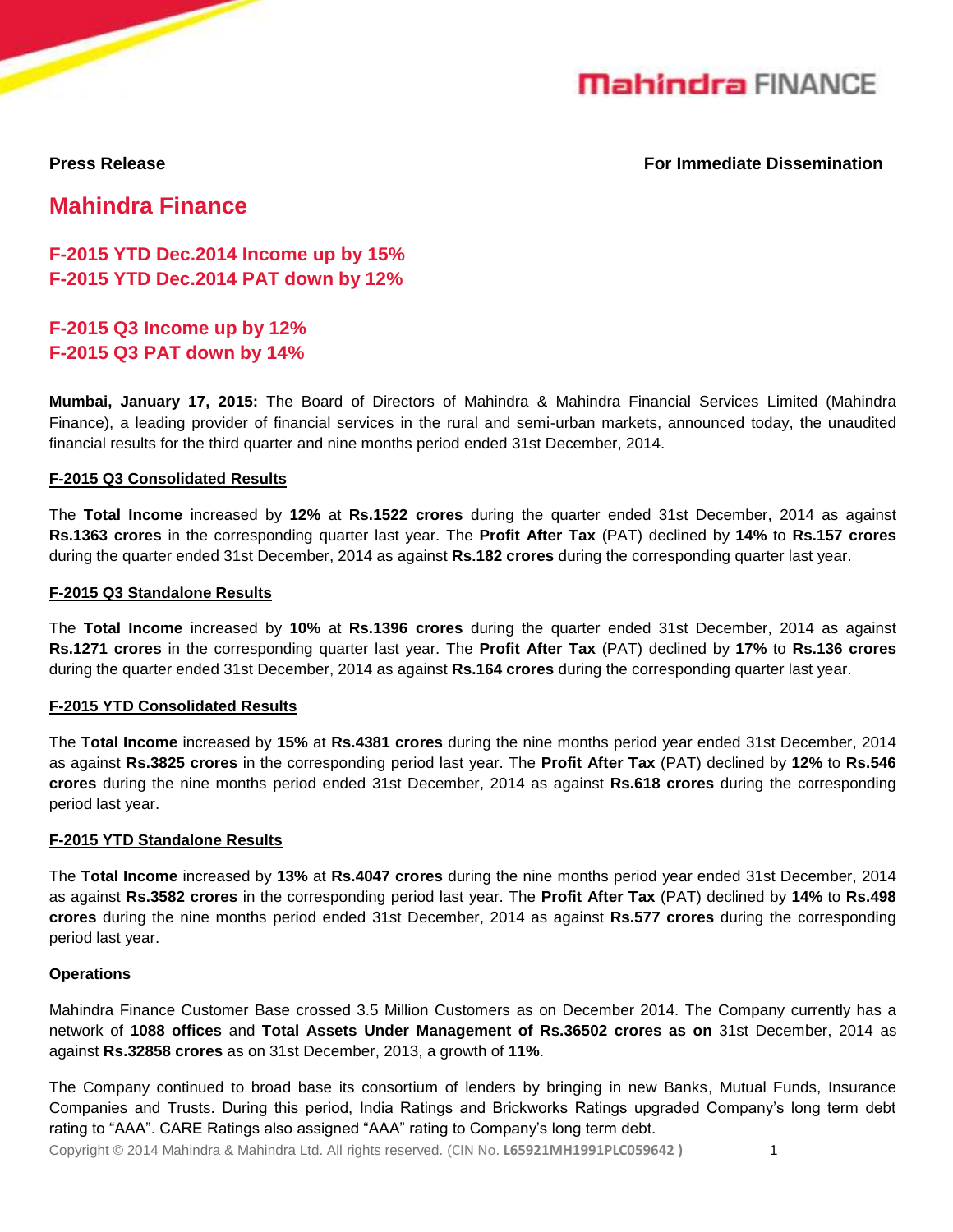# **Mahindra FINANCE**

#### **SUBSIDIARIES**

#### **Mahindra Insurance Brokers Limited (MIBL)**

For the quarter ended December 31, 2014, MIBL registered income at Rs.34.5 Crores as against Rs.29.6 Crores, registering a growth of 16% over the same quarter previous year. The Profit After Tax (PAT) registered was Rs.12.6 Crores as against Rs.12.2 Crores, registering a growth of 3% over the same quarter previous year.

For the nine months ended 31st December 2014, the Company's Insurance Broking subsidiary registered Income at Rs.90.6 crores as against Rs.78.7 crores, registering a growth of 15% over the same period previous year. The Profit After Tax (PAT) was Rs.30.1 crores as against Rs.29.0 crores, registering a growth of 4% over the same period previous year.

#### **Mahindra Rural Housing Finance Limited (MRHFL)**

For the quarter ended 31st December 2014, MRHFL disbursed Rs. 216.0 Crores as against Rs. 140.8 Crores during the same period previous year, registering a growth of 53% over the same quarter previous year. The Profit After Tax (PAT) registered a growth of 41% at Rs. 7.6 Crores as against Rs. 5.4 Crores registered for the same quarter previous year.

For the nine months ended 31st December 2014, MRHFL disbursed Rs. 643.1 Crores as against Rs. 391.7 Crores during the same period previous year, registering a growth of 64% over the same period previous year. The Profit After Tax (PAT) registered a growth of 55% at Rs. 22.6 Crores as against Rs. 14.6 Crores registered for the same period previous year.

# **About Mahindra & Mahindra Financial Services Limited**

Mahindra & Mahindra Financial Services Limited (Mahindra Finance), part of the Mahindra Group, is one of India's leading non-banking finance companies. Focused on the rural and semi-urban sector, the Company has over 3.5 million customers and has an AUM of over USD 5 billion. The Company is a leading vehicle and tractor financier and also offers fixed deposits and loans to SMEs. The Company has over 1,000 offices across the country and is the first finance Company from India to form a part of Dow Jones Sustainability Index.

The Company's Insurance Broking subsidiary, Mahindra Insurance Brokers Limited (MIBL), is a licensed Composite Broker providing Direct and Reinsurance broking services.

Mahindra Rural Housing Finance (MRHFL) a subsidiary of MMFSL provides loans for purchase, renovation, construction of houses to individuals in the rural areas of the country.

The Company has a JV in US, Mahindra Finance USA, in partnership with De Lage Landen, a subsidiary of Rabo Bank, for financing Mahindra tractors in US.